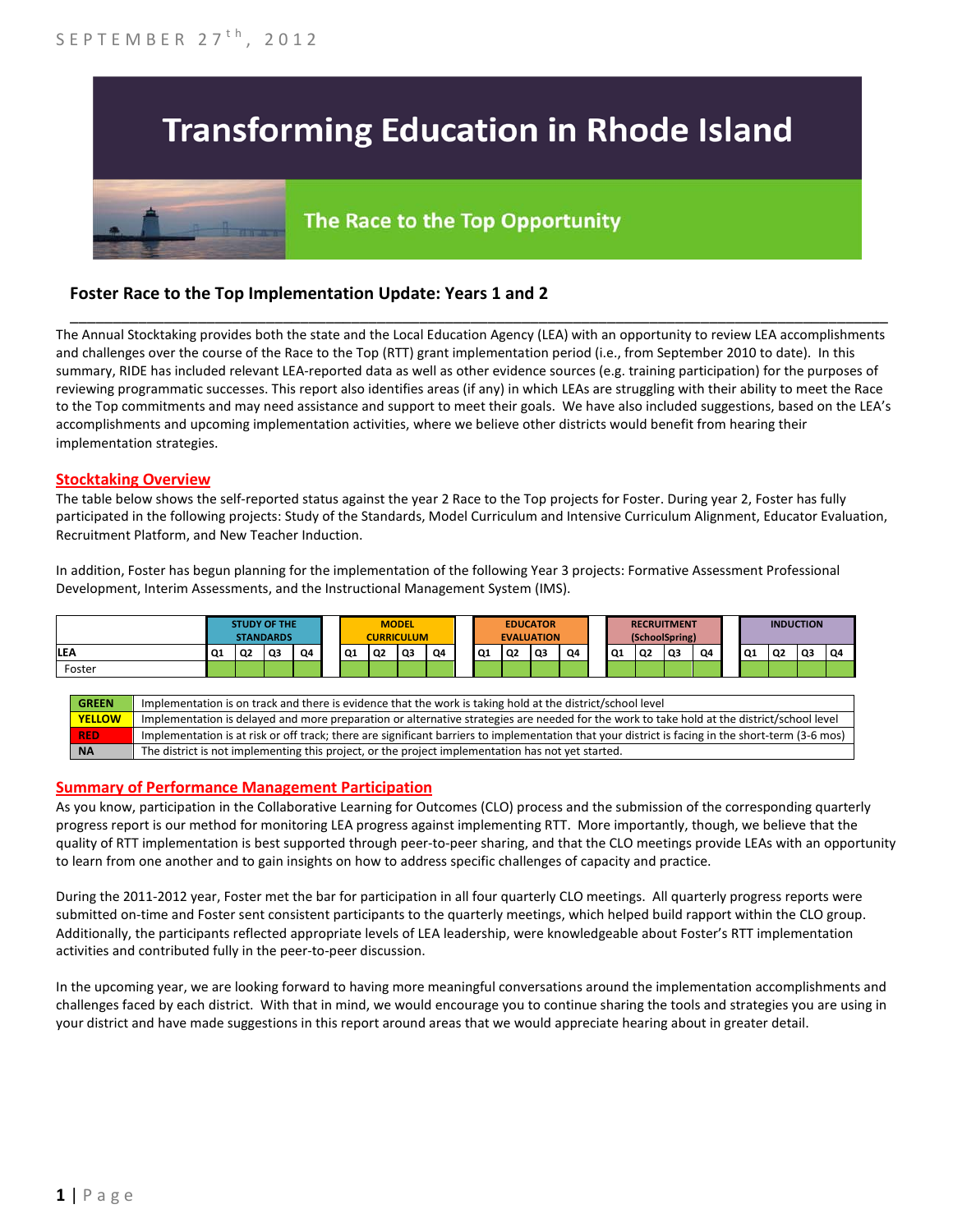## **System of Support 1: Standards and Curriculum**

As of July 2012, Foster is on-track against the System of Support 1 year 1 and year 2 commitments and tasks for Race to the Top, reflected in the tables below. Based on the quarterly progress reports submitted by Foster, we have assessed the district as 'on track', 'delayed' or 'off track/at risk' on each task utilizing the criteria described on page 1 of this report.

| <b>Study of the Standards</b>                                   | Year 1:<br>SY10-11 | Year 2:<br>SY11-12                             |  |
|-----------------------------------------------------------------|--------------------|------------------------------------------------|--|
| Identify educators to participate in the Study of the Standards | $V^*$<br>^         | $\overline{\phantom{a}}$                       |  |
| Specify names and invite participants                           | $\overline{ }$     |                                                |  |
| Coordinate schedule with RIDE for all participants              | $\mathbf{v}$       |                                                |  |
| Complete planned educator training                              | $\mathbf{\Lambda}$ | $\overline{\phantom{a}}$<br>$\mathbf{\Lambda}$ |  |

*\*Please note: the 'x' in the above table represents the anticipated completion timeline set by RIDE, not when the district completed the task.*

| Intensive Curriculum Alignment and Model Curriculum Development                                                                                                                                                                                           | Year 1:<br>SY10-11 | Year 2:<br>SY11-12 |   |
|-----------------------------------------------------------------------------------------------------------------------------------------------------------------------------------------------------------------------------------------------------------|--------------------|--------------------|---|
| Develop and communicate a multi-year Transition Plan for the Common Core State Standards implementation, including clear<br>expectations for school level transition benchmarks and a plan for developing a curriculum aligned to the CCSS in grades K-12 | x                  | x                  | ⋏ |
| Identify opportunities for educators to work collaboratively to deepen understanding of CCSS (e.g. Common Planning Time, grade<br>level team, department meetings, faculty meetings)                                                                      |                    | x                  | x |
| Conduct analyses of each core curricula to ensure that each is aligned to standards, guaranteed and viable                                                                                                                                                | х                  |                    |   |
| ldentify which, if any, curriculum development is needed as well as the method by which curriculum will be developed (i.e. Model<br>Curriculum with the Charles A. Dana Center, through an LEA cohort, or individually)                                   | х                  | x                  |   |
| Create implementation plan, including the identification of aligned resources, to support roll out of new curricula                                                                                                                                       |                    | x                  | x |
| Develop curriculum aligned to the Common Core State Standards, including participation in Dana Center curriculum writing and<br>leadership sessions (if applicable)                                                                                       |                    | X                  | Χ |

Foster distributed the Common Core State Standards (CCSS) guidebooks to all teachers at the beginning of the 2011-2012 school year. As noted in Foster's quarterly progress reports, the district met their RTT goals (i.e., 4 per building) for participation in the Study of the Standards training sessions.

To encourage teacher engagement in the transition to the Common Core State Standards, all teachers compared CCSS to the GLEs in order to facilitate understanding of the new standards. The full faculty met in March 2012 to review mathematics and ELA curriculum alignment to the CCSS for grades K-5.

Foster has made significant progress against implementing a guaranteed and viable curriculum aligned to the new common core state standards. During the 2011-2012 school year, Foster utilized grade level team meetings to work on differentiated instruction and continued to review curriculum alignment in sessions throughout the year. According to the district's quarterly progress reports, Foster intends to implement an aligned full-day kindergarten curriculum starting in fall 2012. RIDE is pleased to note that Foster has agreed to participate in the model curriculum work with the Dana Center, and in the 2013-2015 school years will work with several other districts to create a K-12 ELA model curriculum.

In their quarterly progress reports, Foster noted that they have encountered the following challenges around this work:

- The Arts team (physical education, art, music, and health) are having difficulty aligning their national standards to CCSS
- Funding for teachers to attend professional development over the summer

We want to commend Foster on their collaboration (both in-district and cross-district) around resources and strategies that will deepen educator understanding of the new Common Core State Standards and accelerate the implementation of the new standards at the classroom level. We hope that you will take the opportunity to share the curriculum materials you are developing with your fellow CLO colleagues during upcoming meetings, or with all districts through the Instructional Management System (IMS).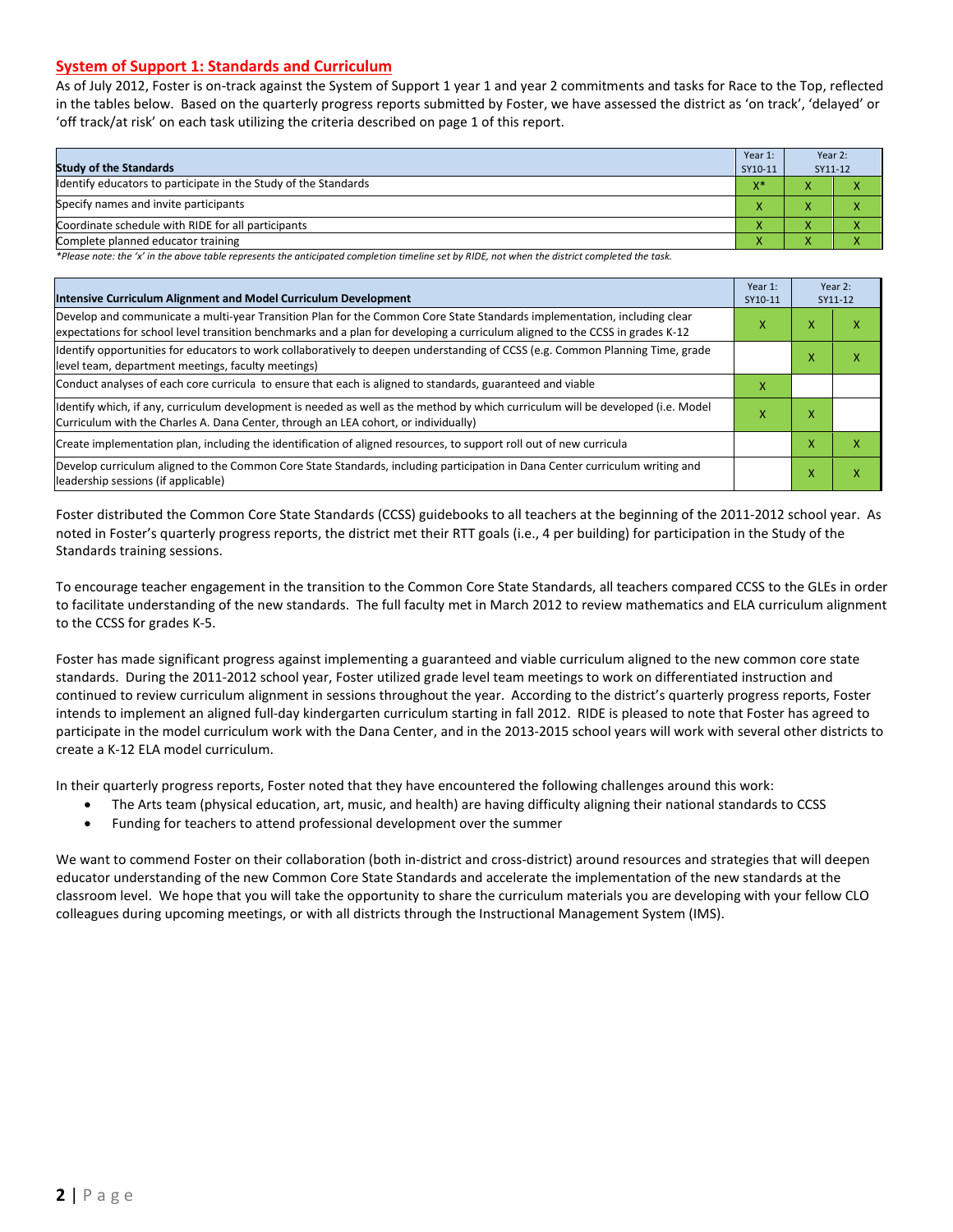#### **System of Support 2: Instructional Improvement Systems**

As of July 2012, Foster is delayed against the System of Support 2 year 1 and 2 commitments and tasks for Race to the Top.

Thus far, Foster has reported that they intend to partially implement the Formative Assessment online professional development modules, however records indicate that the district did not register/attend the formative assessment PD facilitator orientation sessions which took place in August 2012. Additionally, the district indicated it would implement the fixed-form Interim Assessments and attended one on one training from RIDE on the administration and scoring of the Interim Assessments, which takes place in September 2012.

Foster had initially expressed interest in attending training on the Instructional Management System (IMS) Primary (Pinnacle) and RtI (Exceed) platforms. We would like to remind the district that several steps are required before educators in the district can access the Instructional Management System, as well as the other related systems below (e.g., formative assessment professional development modules). This includes, but is not limited to, submission of Teacher-Course-Student data. For additional information, please reach out to [helpdesk@RIDE.ri.gov.](mailto:helpdesk@RIDE.ri.gov)

In the upcoming CLO sessions, we look forward to hearing about the successes and challenges that Foster has encountered while implementing these systems, as well as the district's progress around building teacher engagement in the various IMS tools and resources.

| <b>Formative Assessment Online Professional Development Modules</b>                                                                                                                                       | Year 1:<br>SY10-11 | Year 2:<br>SY11-12 |
|-----------------------------------------------------------------------------------------------------------------------------------------------------------------------------------------------------------|--------------------|--------------------|
| Create multiyear plan for implementation of formative assessment PD modules, including the process and timelines by which all<br>leducators will participate in the formative assessment training modules |                    |                    |
| Ildentify facilitators who will support the implementation of formative assessment practices in daily instruction                                                                                         |                    |                    |

| <b>Interim Assessments</b>                                                                                                                                                              | Year 1:<br>SY10-11 | Year 2:<br>SY11-12 |
|-----------------------------------------------------------------------------------------------------------------------------------------------------------------------------------------|--------------------|--------------------|
| Identify method by which all educators will have access to interim assessments                                                                                                          |                    |                    |
| Develop timeline for training of all educators in the use of interim assessments utilizing train-the-trainer model                                                                      |                    |                    |
| Develop protocols or expectations regarding the use of interim assessment to inform instruction including timelines for<br>administration and process for scoring and reporting results |                    |                    |

| <b>Instructional Management System (IMS)</b>                                                                                                                                                                                           | Year 1:<br>SY10-11                     | Year 2:<br>SY11-12 |              |
|----------------------------------------------------------------------------------------------------------------------------------------------------------------------------------------------------------------------------------------|----------------------------------------|--------------------|--------------|
| Designate an LEA data steward to support decision making around data collections and systems implementation and to provide input<br>and feedback on data initiatives through designated representatives                                | Identify<br><b>LEA Data</b><br>Steward | x                  | $\mathbf{v}$ |
| Maintain data quality standards of local student information systems and upload local assessment data and program information as<br>required by RIDE in a timely manner                                                                | x                                      | л                  |              |
| Review the RIDE IMS Training Plan and develop a multiyear training and implementation plan to provide all educators with access<br>and training on the system                                                                          |                                        |                    | $\mathsf{x}$ |
| Based on IMS Training Plan guidance, register and attend training for Administrative Users (i.e. users who will maintain and configure<br>both the Primary IMS and RtI Module) and LEA Trainers (i.e. staff to be trained as trainers) |                                        |                    | $\mathsf{x}$ |
| Following RIDE training, LEA Administrative Users and LEA Trainers configure the IMS for educator use and to provide end users with<br>access and training needed to utilize the IMS for daily activities                              |                                        |                    | $\mathsf{x}$ |

Based on information provided to RIDE, we anticipate that Foster will implement the 'Data Use' professional development during the 2013-2014 school year.

| 'Data Use' Professional Development                                                                                                                                                                                                                                                     | Year 1:<br>SY10-11 | Year 2:<br>SY11-12 |        |
|-----------------------------------------------------------------------------------------------------------------------------------------------------------------------------------------------------------------------------------------------------------------------------------------|--------------------|--------------------|--------|
| Complete a needs assessment survey indicating the use of and collaboration around data within schools and across the LEA                                                                                                                                                                |                    |                    | v      |
| Based on RIDE implementation plan, determine the timing (i.e. Year 1, Year 2, or staggered across Year 1 and Year 2) of LEA<br>participation in 'Data Use' Professional Development and provide RIDE with the schools that will participate in Year 1 and/or Year 2<br>training cohorts |                    |                    | ⋏      |
| In coordination with RIDE, select 'Data Use' training dates for each cohort of schools, as applicable                                                                                                                                                                                   |                    |                    | Year 1 |
| ldentify and provide RIDE with the leadership team members from each school who will participate in the Year 1 and/or Year 2<br>training cohorts, as applicable                                                                                                                         |                    |                    | Year 1 |

*\* Please note that, for this project, 'year 1' refers to cohort 1 taking place during the 2012-2013 school year, and 'year 2' refers to cohort 2 taking place during the 2013-2014 school year.*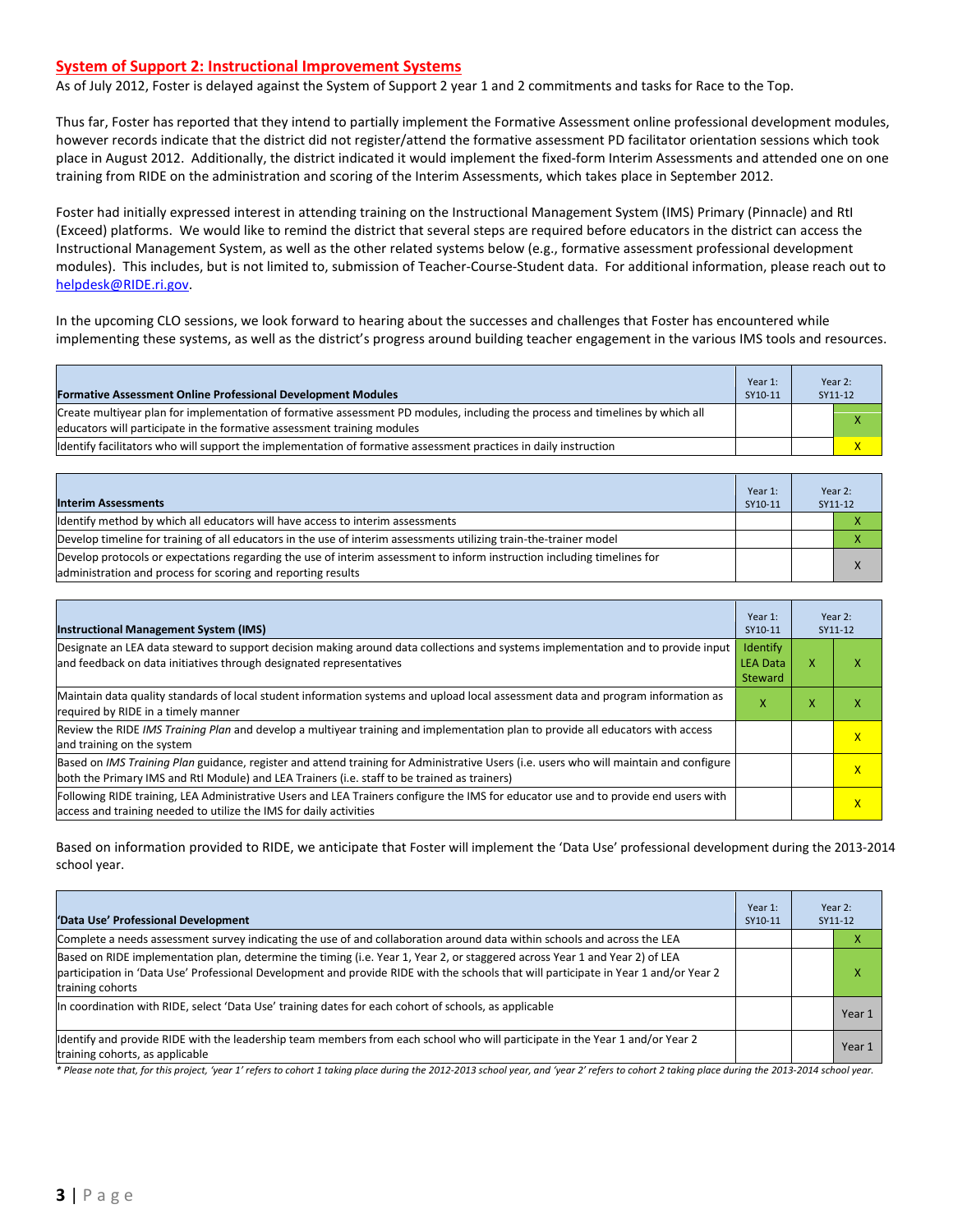## **System of Support 3: Educator Effectiveness**

As of July 2012, Foster is delayed against the System of Support 3 year 1 and 2 commitments and tasks for Race to the Top.

| <b>Educator Evaluation</b>                                                                                                                                                                            | Year 1:<br>SY10-11 | Year 2:<br>SY11-12      |   |
|-------------------------------------------------------------------------------------------------------------------------------------------------------------------------------------------------------|--------------------|-------------------------|---|
| Participate in educator evaluation model design, development and refinement feedback opportunities.                                                                                                   | x                  | X                       | x |
| Identify District Evaluation Committee members, responsible for monitoring the implementation of the system and providing<br>recommendations to LEA leadership teams.                                 | χ                  | $\overline{\mathsf{x}}$ |   |
| Participate in field testing to support RI Model development                                                                                                                                          | x                  |                         |   |
| Identify individuals who will serve as primary and, if applicable, secondary/complementary evaluators                                                                                                 | x                  |                         | x |
| Send all required evaluators to RIDE-provided evaluator training on model; Send evaluators and system administrators to training on<br>the Educator Performance Support System (EPSS) data system     | X                  | X                       | х |
| Examine LEA Policies and Contracts for Challenges; where applicable, consider memorandums of understanding or contract renewal<br>language which will support district implementation of evaluations. | X                  | X                       | χ |
| Create a plan for the appropriate use of funds to support implementation of educator evaluation system.                                                                                               | x                  |                         | x |
| Complete required RI Model components of educators and building administrator evaluations.                                                                                                            |                    | x                       | x |
| Submit evaluation data and documentation (e.g. component and summative level ratings, verified rosters); provide other requested<br>linformation to support RIDE research and system improvement.     |                    |                         | χ |

Based on their quarterly progress reports, Foster has implemented all components of the Rhode Island Model for teacher evaluations and has submitted the summative evaluation ratings to RIDE. Due to the district administrative structure, no building administrator evaluations were completed. RIDE is pleased to note that Foster has created a District Evaluation Committee, and submitted a partial membership list to RIDE. We look forward to our continued work on ensuring that all roles (i.e., teachers, support personnel, principals, central office staff, and union representatives) are included in the DEC.

To support teacher understanding of the evaluation process, Foster administration met twice with each teacher to go over the new educator evaluation system and accompanying tools. In their quarterly progress updates, Foster indicated that this led to strong collaboration and discussion between administration and staff on goals, objectives, evidence, and the structure of evaluations themselves.

Evaluators from Foster attended all training modules offered by RIDE during the 2011-2012 school year, and evaluators from the LEA also attended the summer 2012 training Academies. We want to remind the LEA that, in addition the Academy training, all personnel responsible for evaluating teachers and building administrators must attend two half-days of additional professional development taking place over the 2012-2013 school year as well as online observation practice. Personnel responsible for evaluating both teachers and building administrators are only required to attend professional development and training for teacher evaluators (e.g., the *Academy for Personnel Evaluating Teachers)*.

In their quarterly progress report, Foster noted that they have encountered the following challenges around this work:

- Time for administrators to orient teachers to the system as well complete evaluations and other responsibilities
- Limited time to provide all the feedback to the teachers evaluated

RIDE has appreciated Foster's collaboration and thought partnership around the development and refinement of educator evaluation processes. Through their participation advisory committees, RIDE has received valuable feedback on model refinement and the cyclical evaluation process. We hope that this additional level of participation has been as beneficial to the district as it has been to RIDE. In the upcoming CLO meetings, we would encourage Foster to share the strategies and resources they are using to support their evaluation process.